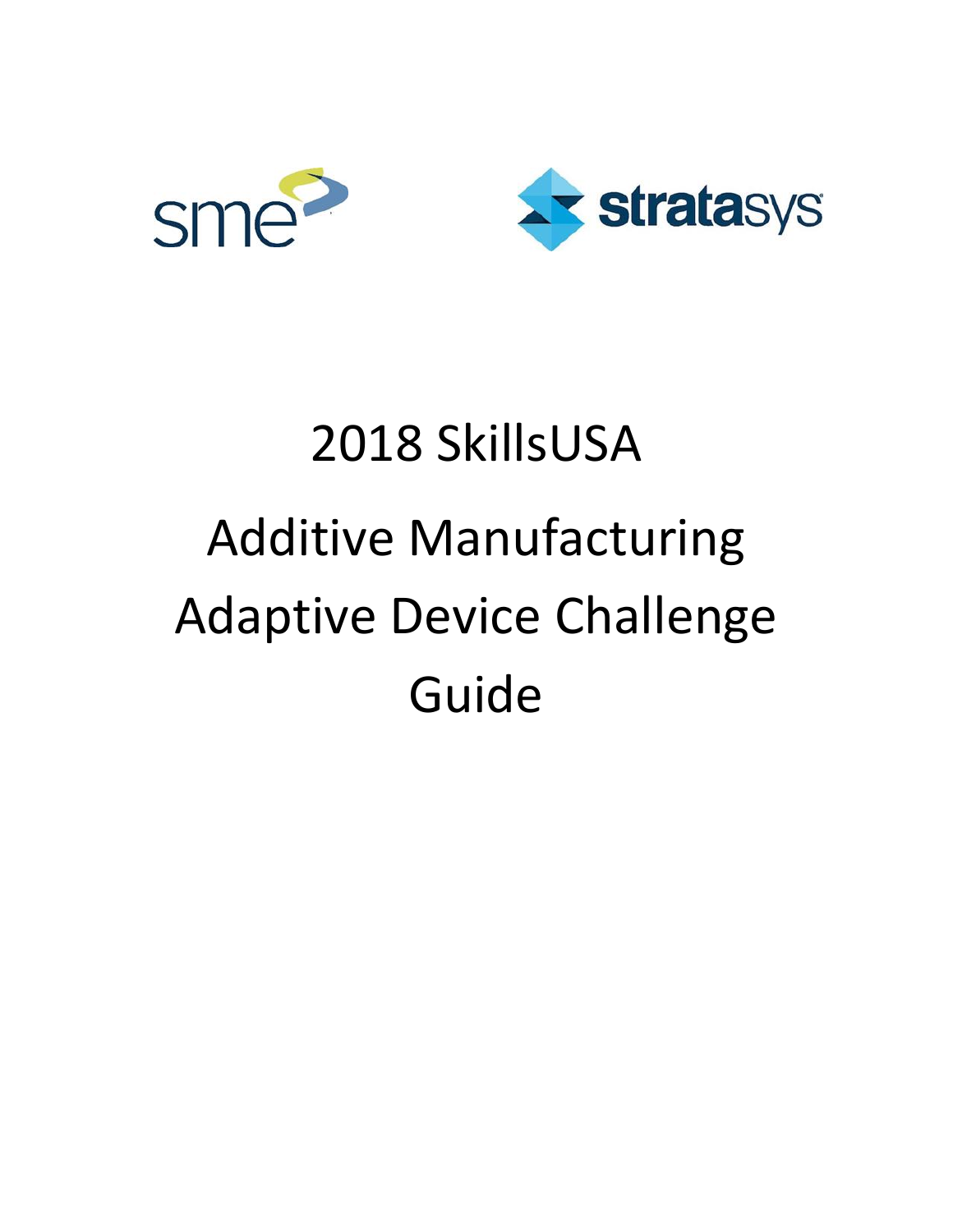## Challenge Overview

### Introduction

Additive manufacturing/3D-printing is changing the face of medicine as engineers and physicians are able to develop adaptive devices that are fully customized to the wearer. These devices often serve as assistive devices or tools for unique activities such as sports, hobbies or professions that the wearer is engaged in. Thanks to the ability to easily add customization and design with complexity with 3D printing, people who were disabled are now differently abled. For example, in athletics, additively designed devices exist like the freestyle swim foot or an upper extremity archery device. Additive manufacturing is rapid compared to traditional forms of manufacturing and this allows for multiple design iterations in which designs can be tested and improvements can be made immediately.

## Challenge Goal

The goal of this challenge is to demonstrate additive manufacturing skills by designing and fabricating a real-world 3D printing application in healthcare.

## Challenge Description

Students will need to solve a real-life problem given to them by a real patient that they will meet in an introductory video. The patient, a veteran that has endured the traumatic amputation of the thumb on his left hand, is left with not only a missing digit but other side effects of the amputation.

After viewing the video introduction students will need to consider the patient's disability and what gaps this has caused in his ability to do things needs and wants to. As students will see in the video the veteran has a silicone prosthetic with some challenges including rigidly and tactile response. The students are tasked with designing a new adaptive device that assists the veteran in doing one of his favorite pastimes: playing his Playstation 3. The new adaptive device should be utilized **without** the veteran's current silicone prosthetic.

There may be many solutions to the problem of enabling the veteran to use a Playstation 3 controller, but the adaptive device needs to satisfy the following requirements:

- 1. The device should be comfortable and reliably usable to operate the left-hand controls on a Playstation 3 controller (see image below for details).
- 2. The adaptive device must remain usable and stable with only the help of the veteran's 2 hands (the left hand has the amputated digit presented as an STL file and PNG file on the students' USB sticks).
- 3. The device may **only** consist of 3D printed parts and **2 optional rubber bands** provided on-site. No adhesives or other materials may be used in the final solution.
- 4. The 3D printed part may be lightly sanded for quality or fit purposes after soluble support removal. However, no substantial geometric changes may be made. Sandpaper and needle-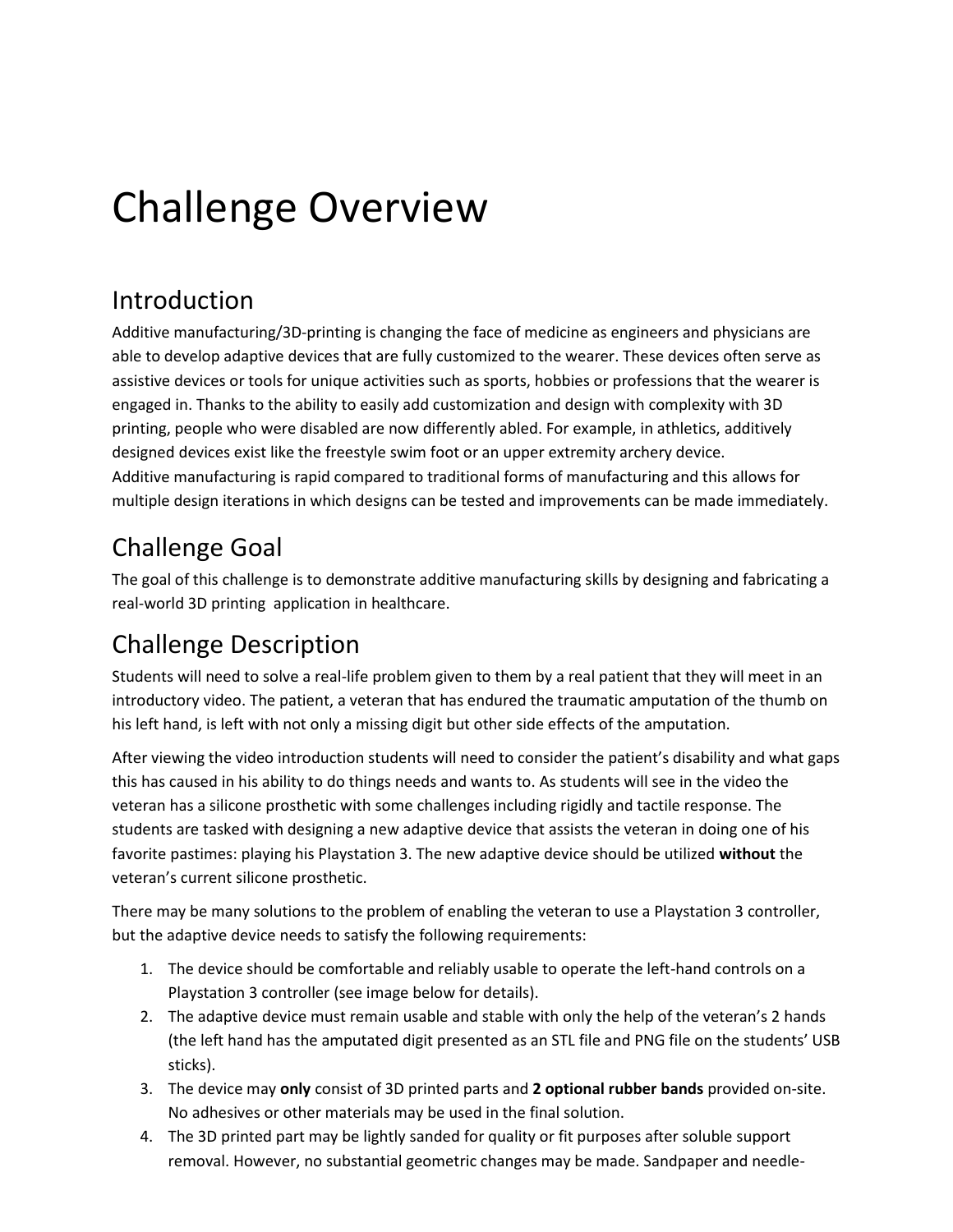nosed pliers (for support removal only) are the only allowed tools; knives, hammers, chisels or other tools are not allowed.

- 5. The device must be designed in a way that follows the "Contest Outline" given below.
- 6. The device should enable "tactile feedback" when pressing the in-scope controls (green in Figure CG-1 below).



Figure CG-1 - The controls that are circled in green on the PS3 Controller pictured above must be fully operable by the adaptive device. The buttons with red "X"s through them do not need to be operated.



Figure CG-2 - The Testing Rig holds the controller and thumb simulator in place for testing.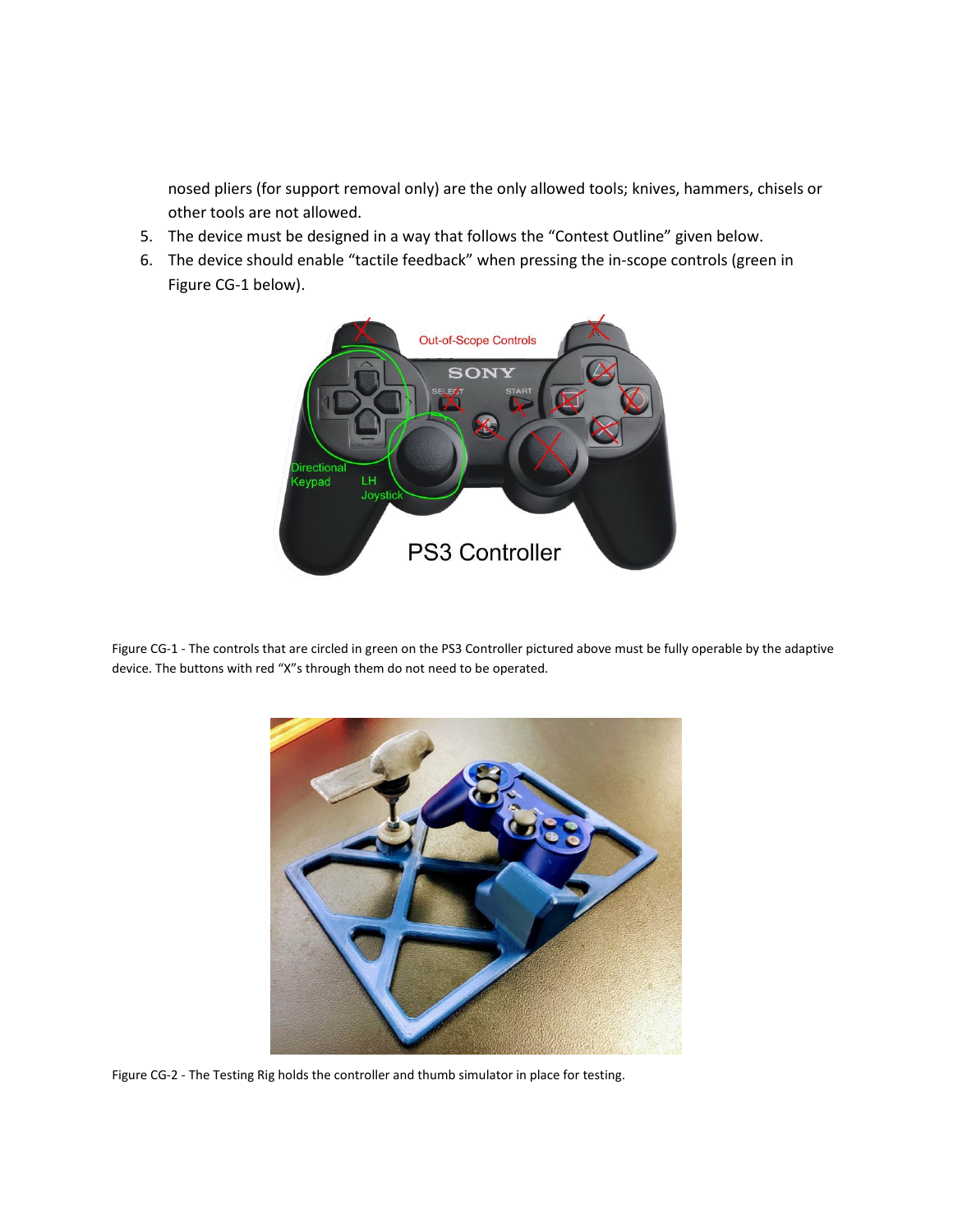## Challenge Agenda

### Day 1, Tuesday

Tuesday is the Day 1 of the competition. There will be 3.5 hours of design time available to contestants to design for their first of two opportunities to 3D print overnight. During the design time on Tuesday, the Testing Rig (see Figure CG-2 in Challenge Overview) will be available for measurement and planning.

Reminders:

- Throughout the design process, students should document their journey in their engineering notebook (see judging rubric for details). This notebook may be taken home with students each night to review and finalize documentation.
- At the end of the design time, contestants must submit a file folder on their USB drive that matches the Print Deliverable Specifications specified below.

### Day 2, Wednesday

Wednesday is Day 2 of the competition. Students will receive their 3D printed parts from Tuesday's design efforts to test. Students will receive 3 more hours of design time. During the design time on Wednesday, the Testing Rig (see Figure CG-2 in Challenge Overview) will be available for part testing.

Reminders:

- Throughout the design process, students should document their journey in their engineering notebook (see judging rubric for details). This notebook may be taken home with students each night to review and finalize documentation.
- At the end of the design time, contestants must submit a file folder on their USB drive that matches the Print Deliverable Specifications specified below.

## Day 3, Thursday

Thursday is presentation day. At the end of the day on Wednesday, students were given their "judging time." Students are allowed to show up at the contest location 30 minutes prior to their judging time. Upon arrival, students will check in and receive their printed part from Wednesday. Students are allowed to inspect their Wednesday print and perform any sanding or assembly (as well as testing) desired before judging.

When the judges are ready (no sooner than the "judging time"), the team will be called to the presentation table, given 10 minutes to present their process, engineering notebook and printed designs. Judges will ask necessary questions to fully score student design before moving to the functional testing portion of judging. Students should fully review the Judging Rubric below to assist crafting their final presentation.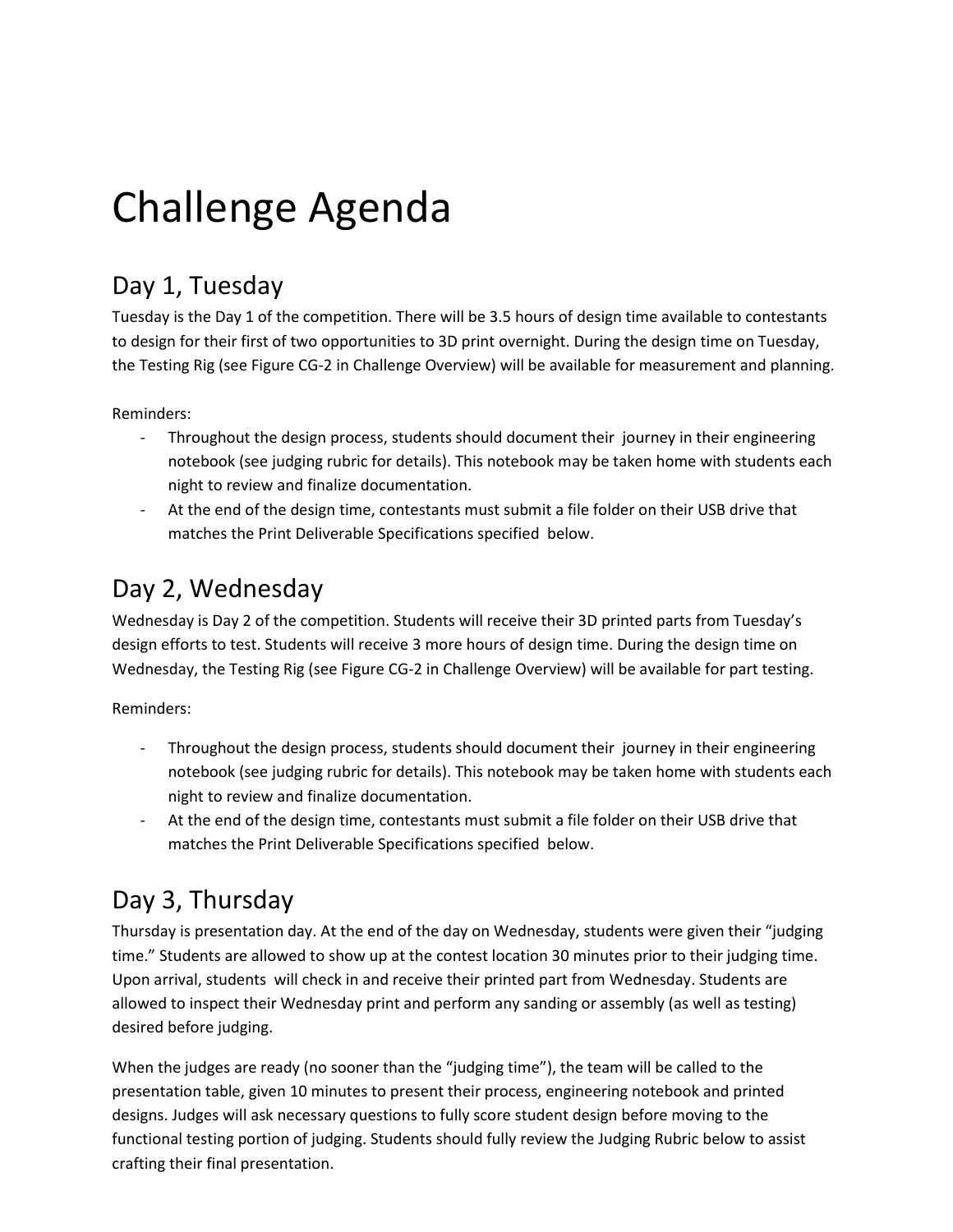## Print Deliverable Specifications

On Tuesday and Wednesday, students will submit files to be 3D printed overnight (see agenda above). Below is the deliverable that must be submitted on your USB drive to have parts 3D printed.

#### **File Folder Specifications**

- A file folder titled "Team [#] [Day of Week] Submission" (fill in "[#]" with team number)
- Within the above folder, include the following files (**all** files must be formatted in this way: "Team [#] - [Day of Week] - [File Description]"):
	- processed CMB for uPrint SE Plus (0.010" slice height with default ABS P430XL material)
	- all STL files of design
	- a ".txt" (Notepad) document very clearly explaining the orientation of each part and infill style: sparse high density, sparse low density, or solid (this is because the administrators likely will need to rearrange files for actual printing, creating a new CMB).
		- Near the top of the .txt file include the estimated time for the CMB that was submitted.

#### **Design Specifications**

- The total print must fit in a build envelop of  $4.7"$ (L) x  $4.7"$ (W) x  $4.7"$ (H)
- Review rubric on material usage judging criteria
- The print must take no longer than 2 hours to print (according to GrabCAD Print's approximation of the submitted CMB)
	- o Prints that are at or under 2 hours are guaranteed to be printed. Longer prints may not be finished on schedule or at all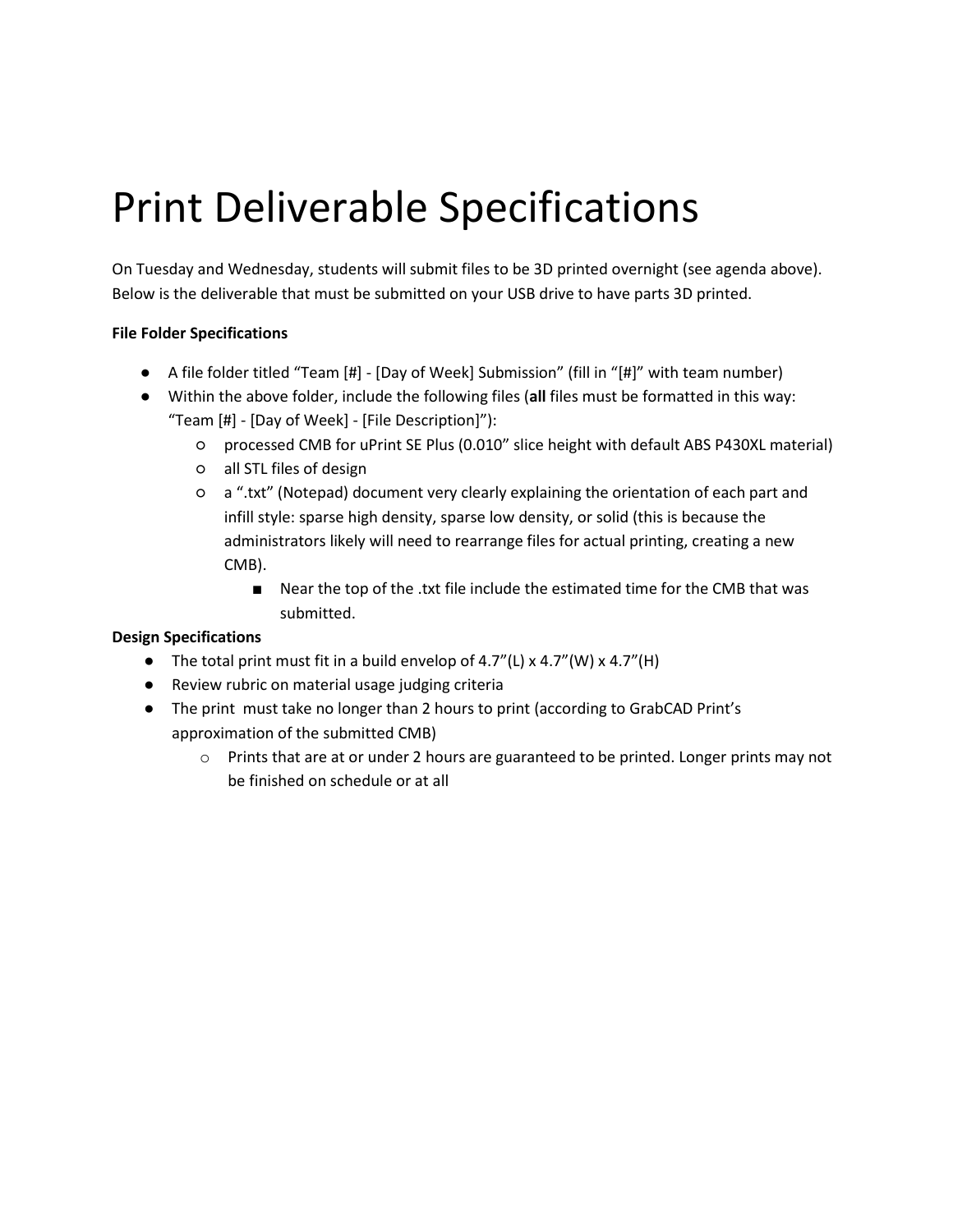## Judging Procedure

On Thursday, your parts will be judged based on functional testing and a team presentation. Below is the procedure for the judging session:

- 1. Prior to judging time, ensure that the adaptive device is fully assembled and ready for demonstration. *Note: Do NOT perform geometry-altering changes to your model to "make it fit" right prior to judging. This will result in penalties. Refer to items 3 and 4 in the design requirements list in the Challenge Overview for details on legal assembly practices.*
- 2. The team will give a 10-minute presentation.
	- a. Optional visual aids may include the following:
		- i. Powerpoint (or similar program) slides
		- ii. Your engineering notebook
		- iii. 3D printed parts printed **from Tuesday and Wednesday**
	- b. Review the rubric below to ensure that your Presentation & Engineering Notebook cover all judged points. (review rubric for Engineering Notebook criteria)Use your engineering notebook to demonstrate:
		- i. Design Process (How did you go about brainstorming and designing your parts? How did you effectively respond to Tuesday's print results during Wednesday's design time?
		- ii. Team Functions, Roles and Responsibilities (How did you split up roles and take advantage of each other's strengths?)
		- iii. Limitations and Lessons Learned (Did anything go wrong during the past few days that was preventable? Where does your design fall short? What would you ask the patient if you had the opportunity?)
- 3. When ready to test the device in the Testing Rig, indicate to the judging panel which team member will be the Demonstrator.
- 4. The Demonstrator will use a 3D printed version of the veteran's hand (provided) and a PS3 controller (provided) to illustrate to the Judges how the 3D printed adaptive device functions.
	- a. Please speak about the part as you are demonstrating it so that the Judges understand how it is intended to work.
- 5. The Judges will then ask the Demonstrator to press certain buttons on the left-hand directional keypad or point a direction with the left-hand joystick (see Figure CG-1 in Challenge Overview). The Demonstrator will demonstrate that the controller can be reliably operated.
- 6. The Judges will take the adaptive device and operate it themselves.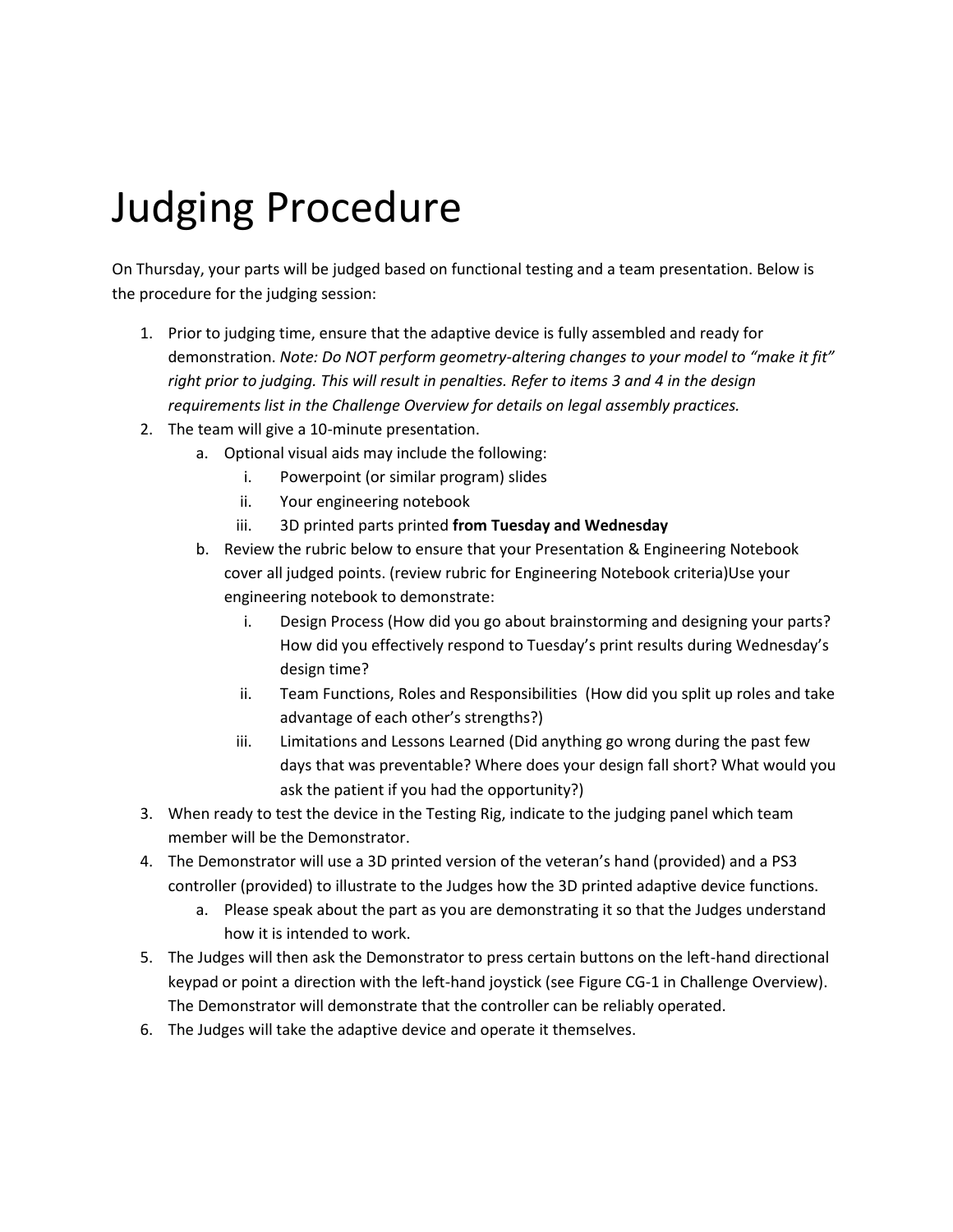## 2018 Additive Manufacturing SkillsUSA "Mini Challenge"

### **Overview**

The "Mini Challenge" is a short activity that tests a different area of competitors' knowledge of additive manufacturing. This year, the focus is "Design for Additive Manufacturing". How well are you able to identify a "well-designed" 3D printed part? Complete the challenge as described below to be graded.

#### Procedure and Rules

- 1. Read the scenario and questions below. Students will have 60 minutes to complete the Mini Challenge.
- 2. Open a blank .txt file (Notepad document). At the top write team number in the format "Team #". Below team number, copy the numbered questions and answer appropriately and professionally.
- 3. Save the .txt file onto a USB drive labeled with team number and submit before 60 minutes are up. There will be no late submissions accepted.

#### Scenario

You work at a company in the Manufacturing Engineering department, responsible for designing new manufacturing processes as products are developed.Your company has recently purchased a Stratasys Fortus 450mc FDM 3D printer to assist in various factory functions.

A new product, named the "front bracket" is announced as an urgent new project. It is a highvalue machined metal bracket that requires a logo to be pad-printed on the top of it. See below:



**Figure MC-1: The company's new "front bracket" has a logo pad-printed on the top of it.**

Your manufacturing engineering team has to design a fixture that will hold this bracket in place while the stamp is being applied. During the manufacturing process, a long conveyor belt with 100 fixtures on it will cycle the fixtures through a pad printing process. See below a diagram of pad printing: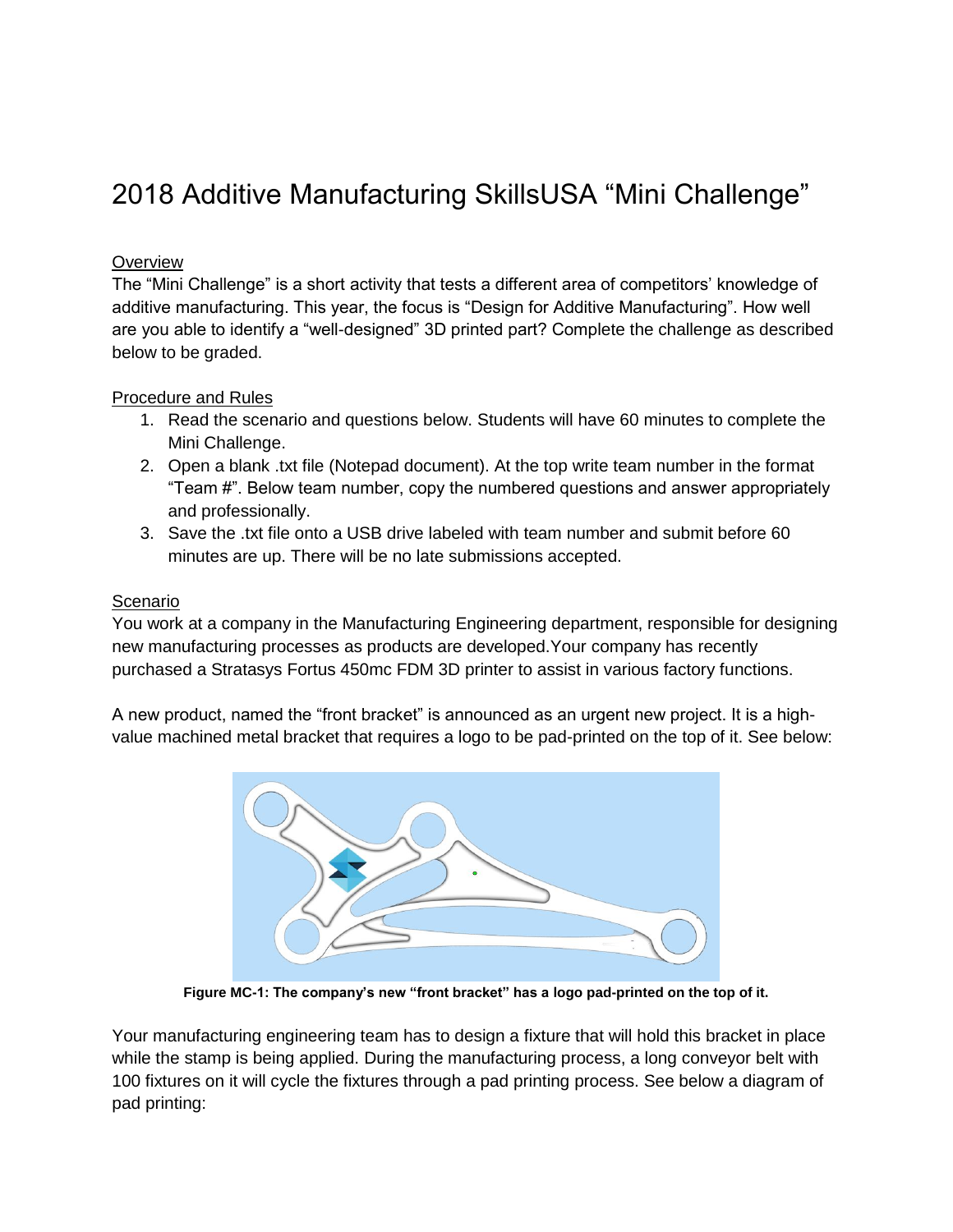

**Figure MC-2: A diagram showing the pad printing process. In this diagram, a rack of products undergo stamping. In the company's operation at hand, the rack is instead a conveyor belt with metal plates that rotate continuously.**

On Monday morning your team is tasked with designing and creating 100 fixtures for this important pad printing operation. The fixture requirements are simple:

- 1. They each need to have four ¼" **bolts on each corner for bolting down to metal plates on the conveyor belt**, and
- 2. They need to have **"centering pins" that allow a person to drop the "front bracket" in from above** while the conveyor belt is moving.

The fixtures need to be created very quickly, as production is already behind schedule. In fact, 100 fixtures need to be produced within 7 full 24 hour days (168 working hours at this 3-shift factory), in other words, by *next* Monday afternoon. During a team meeting, when everyone is scratching their head about how to do this, Team Member A raises his hand and suggest to 3D print the fixtures to save time. Everyone agrees that this may be the solution to creating the fixtures in a short time frame, so he designs a fixture that meets the 2 requirements above and estimates the time required to build it: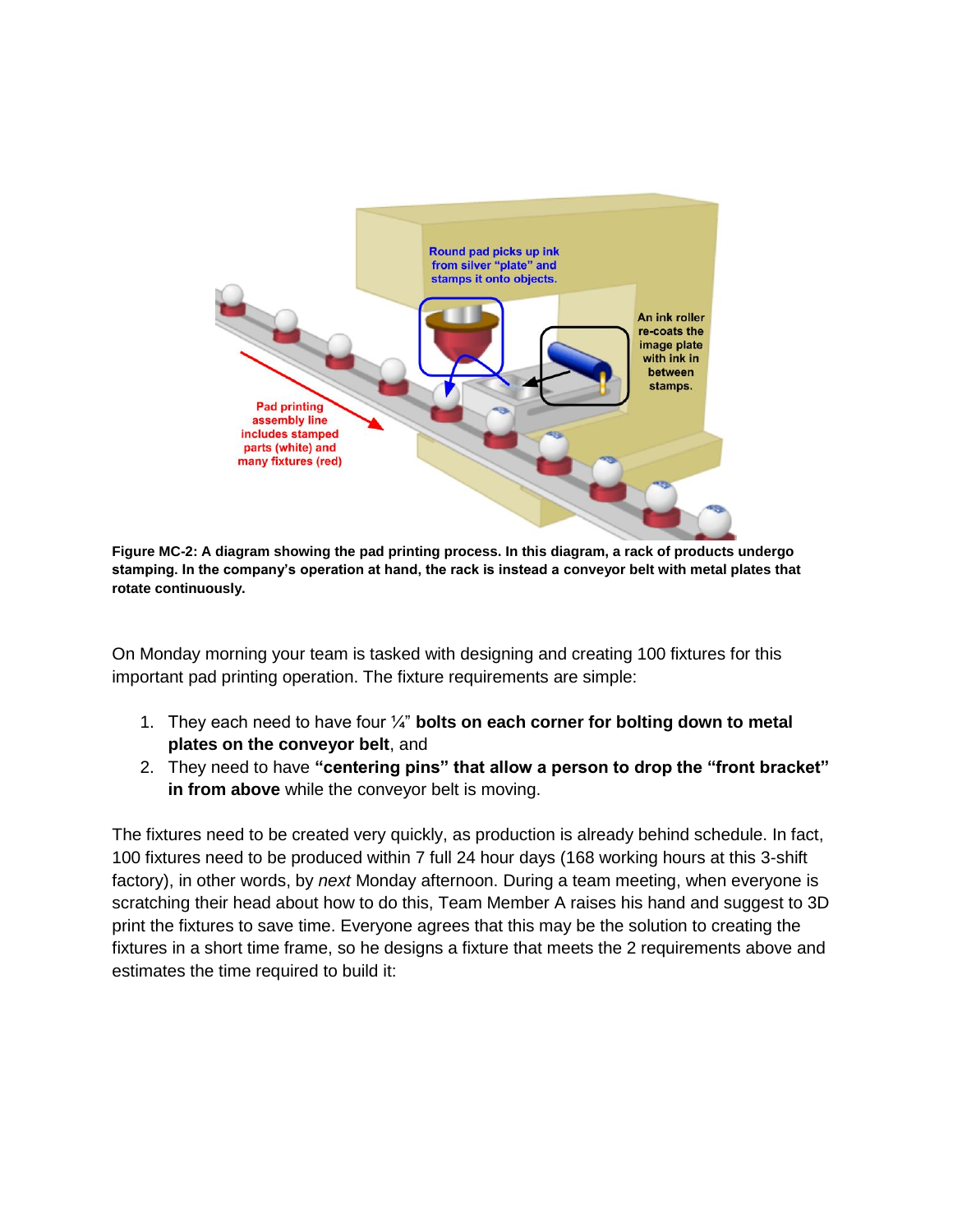

**Figure MC-3: Team Member A's fixture design**



**Figure MC-4: Team Member A's fixture design with the bracket laying in the "centering pins"**



**Figure MC-5: A top view of Team Member A's fixture design**

Team Member A reports back to the team later on Monday morning that building each fixture will require 6 hours and 12 minutes (see the CMB file on your thumb drive).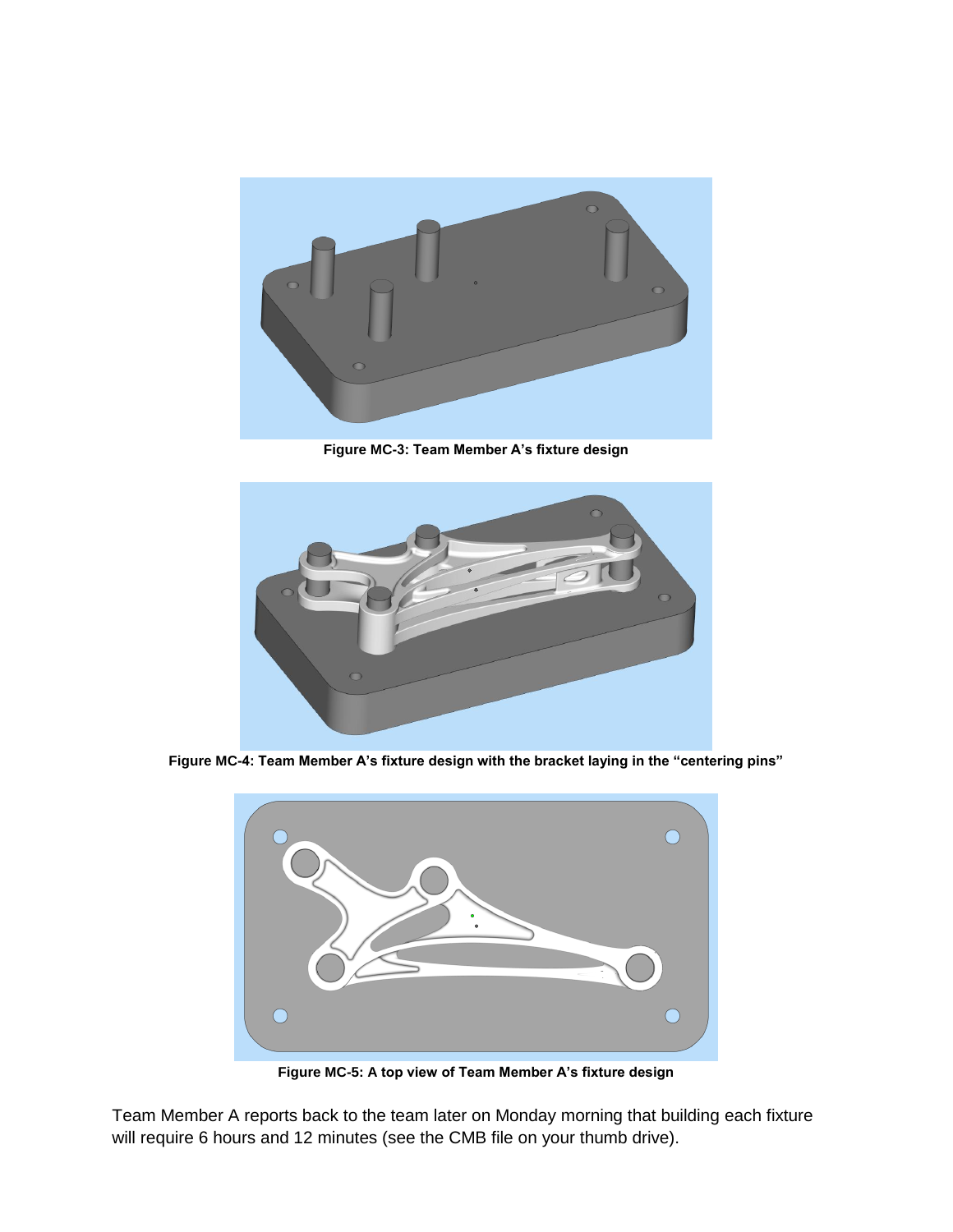**Question 1: Do the math**… if 168 printing hours are available, what does the per-part printing time (in hours and minutes) have to be to complete the order assuming 80% machine utilization rate ("up-time") and that 10% of the printed fixtures will not pass quality standards?

Team Member B scribbles some math onto a piece of paper and announces that the time will need to be dramatically reduced in order to meet the deadline. He adds that he'd be willing to redesign the bracket to save significantly on time and simultaneously improve the bracket's functionality.

An hour later, Team Member B presents the following design (MC-6 below) to the team, and declares that it only requires 1 hour and 3 minutes to print. He is congratulated for his creativity, and additive production of the fixture begins right away. See the CMB file of Team Member B's design on your thumb drive.



**Figure MC-6: Team Member B's optimized fixture design**



**Figure MC-7: Team Member B's optimized fixture design**